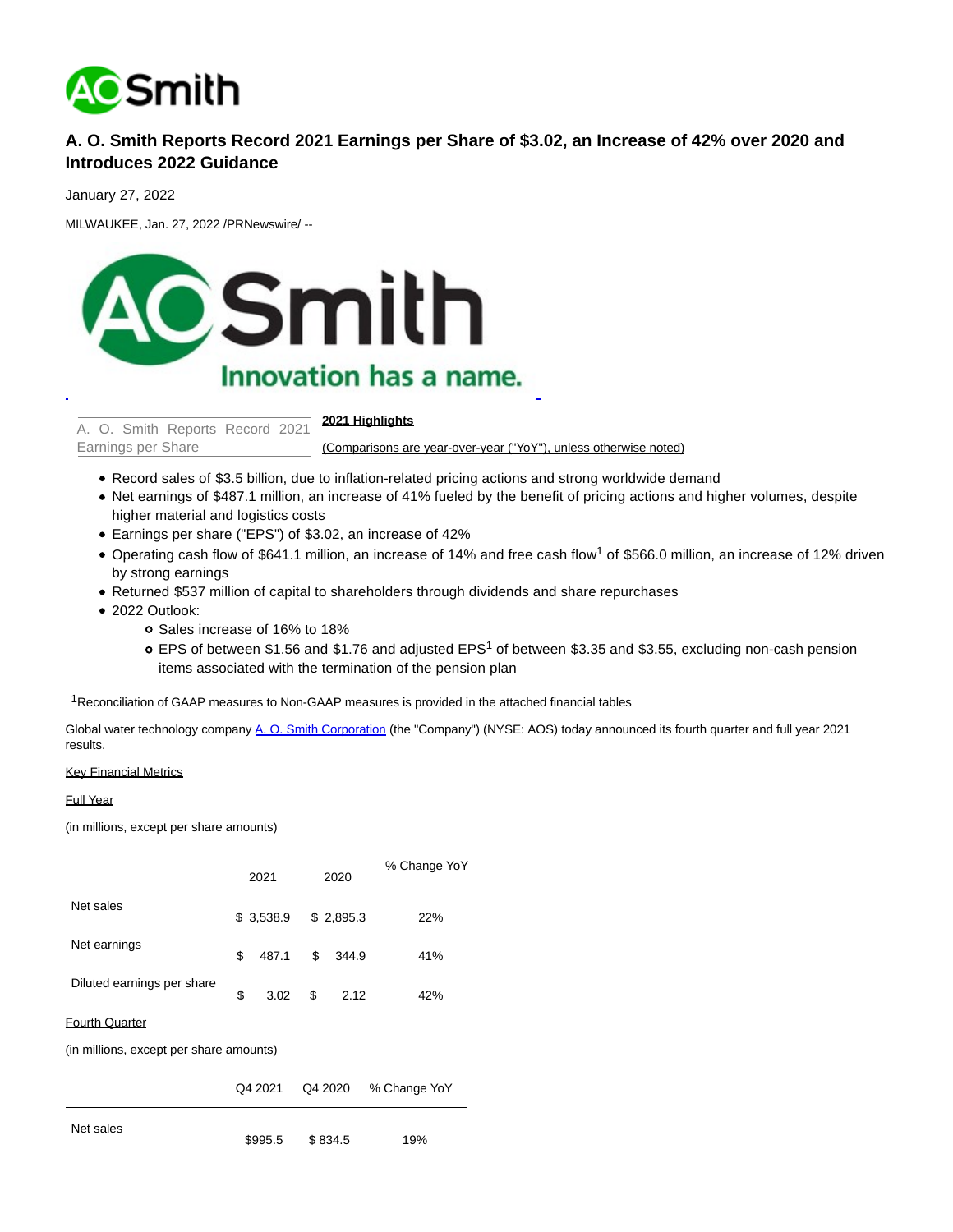| Net earnings               | \$139.6 | \$120.0 | 16% |
|----------------------------|---------|---------|-----|
| Diluted earnings per share | \$0.87  | \$0.74  | 18% |

"Our global A. O. Smith team delivered outstanding 2021 results, driven by a 22% increase in sales compared with 2020," noted Kevin J. Wheeler, chairman and chief executive officer. "Our record sales are a result of robust demand across all geographies and effective execution and tremendous effort by our procurement and operations teams who overcame component shortages, logistical bottlenecks and rapidly rising costs. While supply chain challenges have moderated as we moved into 2022, we remain in close contact with our suppliers and logistics providers to troubleshoot, manage and resolve bottlenecks, as the environment remains unpredictable, particularly with the current surge in the Omicron variant of COVID-19. Given our proven track record and the commitment of our talented and dedicated employees, I have confidence in our teams' abilities to continue to successfully navigate through a complex macro environment.

"Our strategy to grow profitably through developing innovative and energy-efficient water heating and water treatment products, while capitalizing on a steady replacement cycle, paid dividends," commented Wheeler. "We believe our strong operational performance supports continued momentum to execute our strategy to achieve sustainable growth in sales and earnings. We also believe outstanding execution, combined with our strong financial position, allows us to continue to fund our capital allocation priorities including return of capital to shareholders."

#### Segment-level Performance

#### **North America**

## Full Year 2021

North America segment sales of \$2.5 billion increased 19% compared with full-year 2020, driven primarily by price increases, largely on water heaters, which were implemented in response to rapidly rising material and transportation costs, along with higher volumes across all product lines. Giant Factories, Inc. (Giant), acquired on October 19, 2021, added \$22.9 million to North America sales. The Company estimates 85% of water heater and boiler demand is replacement.

Segment earnings of \$590.8 million increased 17% compared with full-year 2020 due to the inflation-related price increases and higher volumes, partially offset by higher material and logistics costs. Segment operating margin of 23.4% declined slightly compared with 23.8% in full-year 2020, despite significant cost headwinds.

#### Fourth Quarter 2021

Sales of \$714.8 million increased 27% year-over-year driven primarily by inflation-related price increases.

Segment earnings of \$166.9 million increased 21% compared with the fourth quarter of 2020. The impact to earnings from inflation-related price increases was partially offset by higher material and logistics costs. Segment operating margin of 23.3% declined compared with 24.6% in the fourth quarter of 2020 primarily due to the rise in material costs outpacing pricing actions.

### **Rest of World**

## Full Year 2021

Rest of World segment sales of \$1.0 billion increased 30% from full-year 2020, including favorable currency translation of China sales of approximately \$58 million. On a constant currency basis, China sales were up 24%, driven by growth in each of the Company's major product categories, including electric and gas tankless water heaters, and residential and commercial water treatment products, including replacement filters. Sales in China were positively impacted by lower channel inventory reductions in 2021 compared to 2020. Channel inventory levels in China at the end of 2021 were at their lowest level in the last five years. Products with higher selling prices, including super-quiet gas tankless water heaters and water treatment products that deliver filtered water at a faster flow rate, contributed to sales gains. India sales were robust, increasing approximately 31% compared to 2020, which was significantly impacted by the pandemic.

Rest of World segment earnings of \$91.4 million increased significantly compared with full-year 2020 breakeven results, which were adversely impacted by the pandemic. In China, the benefit to earnings from higher volumes was partially offset by higher employee incentives and brandbuilding-related advertising costs, as well as the absence of the social insurance waivers that had been granted in 2020 that did not repeat. Segment operating margin of 8.8% increased significantly from full-year 2020, primarily as a result of increased operating leverage from higher volumes.

#### Fourth Quarter 2021

Rest of World sales of \$287.9 million increased 3% year-over-year, including favorable currency translation of China sales of approximately \$9 million. The increase in sales was driven by a positive mix in water heaters and water treatment products in China, which was partially offset by lower China volumes compared to the fourth quarter of 2020, which benefited from pent-up demand as China's economy emerged from the pandemic.

Segment earnings of \$30.5 million decreased slightly compared with the fourth quarter of 2020. In China, the impact to earnings from lower volumes was partially offset by favorable product mix. Segment operating margin of 10.6% decreased slightly from 11.2% in the fourth quarter of 2020, primarily as a result of lower volumes.

## **Balance Sheet, Liquidity and Capital Allocation**

As of December 31, 2021, cash and marketable securities balances totaled \$631.4 million with total debt of \$196.7 million, resulting in a leverage ratio of 9.7% as measured by total debt-to-total capitalization.

Operating cash flow of \$641.1 million in 2021, increased 14% year-over-year. Free cash flow of \$566.0 million in full-year 2021 increased from \$505.3 million in full-year 2020. Cash provided by higher earnings in 2021 compared with the prior year was partially offset by a larger investment in working capital to support higher product demand in 2021 compared with 2020.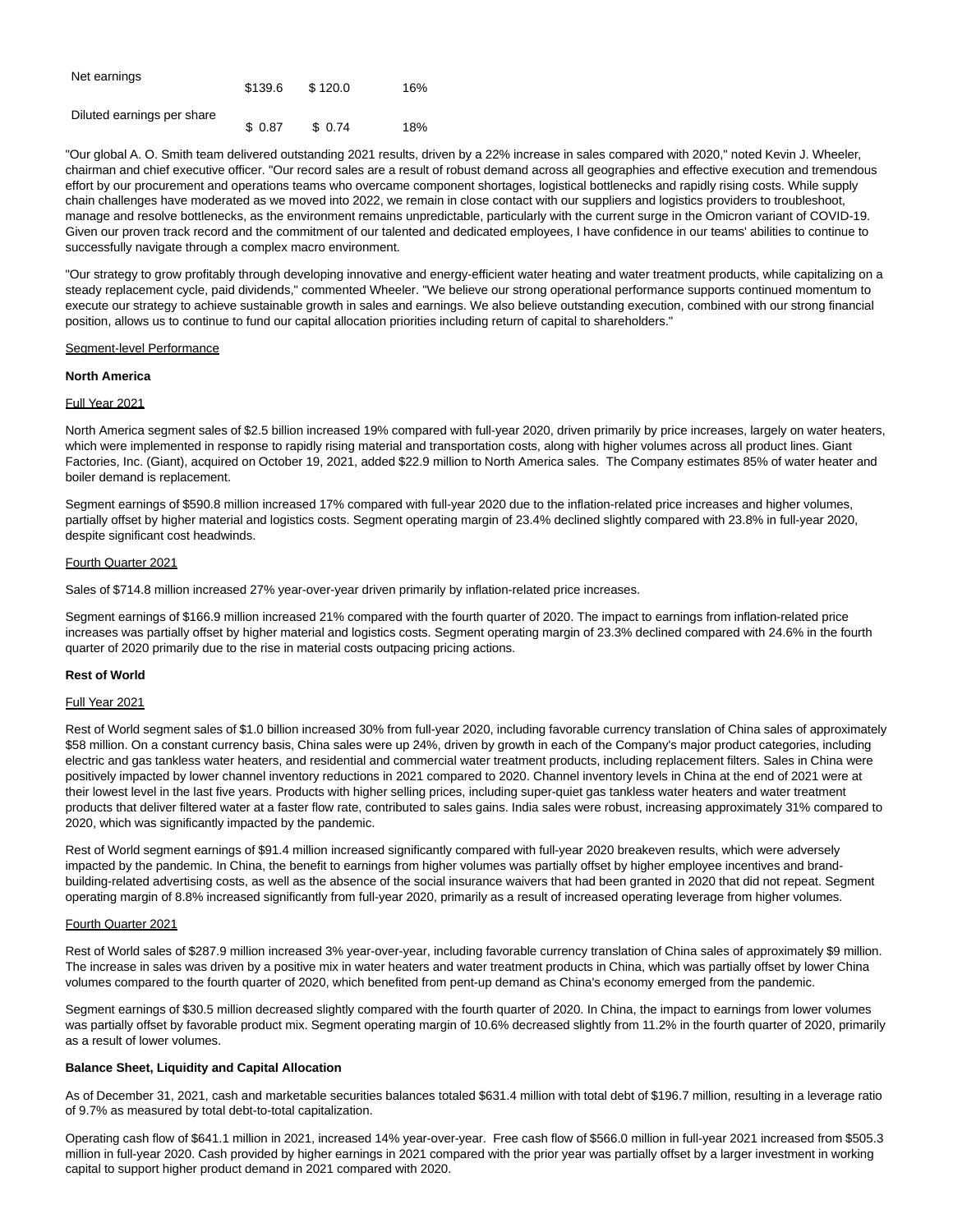Consistent with its strategy to grow through acquisitions and expand in existing markets, the Company acquired Giant, a Canada-based manufacturer of residential and commercial water heaters, for \$199 million, subject to customary adjustments, using a combination of debt and cash. Giant contributed \$22.9 million of sales and approximately \$0.01 in EPS in 2021. The acquisition fits squarely in the Company's core capabilities, supplements the Company's presence in Canada and enhances its capacity and distribution in the region. For full release, click here.

As part of its commitment to return capital to shareholders, the Company repurchased 5,087,467 shares at a cost of \$366.5 million in 2021. As of the end of December, authority remained to repurchase an additional approximately 3.5 million shares. In January 2022, the Company's board of directors increased the number of shares authorized for repurchase by an additional 3.5 million shares. The Company expects to spend \$400 million to repurchase shares in 2022.

On January 18, 2022, the Company's board of directors approved a \$0.28 per share dividend for shareholders of record on January 31, payable on February 15, marking 82 consecutive years of dividend payments. For full release[, click here](https://c212.net/c/link/?t=0&l=en&o=3425587-1&h=1880668918&u=https%3A%2F%2Fwww.aosmith.com%2FNews%2F2022-News%2F2022-01-18-Q4-Dividend%2F&a=click+here)

#### **Pension Plan Termination**

Following a strategy to de-risk its liability associated with its fully funded pension plan, the Company's board of directors approved the termination of the Company's defined benefit pension plan (the "Plan") with a termination date of December 31, 2021. The Plan has filed for a determination letter from the IRS regarding the qualification of the plan termination. The Plan was previously sunset for benefits earned on December 31, 2014, and represents over 95% of the Company's pension plan liability. In 2022, the Company expects to annuitize the Plan's remaining pension liability. The Plan settlement, which is expected to occur in the fourth quarter of 2022, will accelerate the recognition of approximately \$445 million, or EPS of \$1.73, of non-cash, pre-tax pension expenses. In addition, to protect the Plan's funded status, the Plan transferred its assets to lower risk investments in 2021. The impact of this transition will result in a lower rate of return on pension investments and accordingly, higher pension expenses in 2022, compared to previous years.

To provide improved transparency into the operating results of its business, in 2022, the Company will provide non-GAAP measures (adjusted net earnings, adjusted earnings per share and adjusted segment earnings) that exclude the impact of pension settlement expenses and non-operating pension income and expenses. Reconciliations from GAAP measures to non-GAAP measures are provided in the financial information included in this news release.

#### **Outlook**

#### 2022 Outlook

(in millions except per share amounts)

|                               | 2021       | 2022 Outlook |            |
|-------------------------------|------------|--------------|------------|
|                               | Actual     | Low End      | High End   |
| Net sales                     | \$3,539    | \$4,105      | \$4,175    |
| Diluted earnings per share    | \$3.02     | \$1.56       | \$<br>1.76 |
| Adjusted earnings per share 1 | \$<br>2.96 | \$3.35       | \$<br>3.55 |

<sup>1</sup> Excludes estimated pension settlement expense and non-operating pension income and expense

"Coming off a strong 2021 performance, we enter 2022 with solid momentum as we expect to realize the full benefit of our 2021 price increases and the expected initial stabilization of steel prices. We continue to navigate the challenges of the current surge of the COVID-19 Omicron variant and COVID-19's potential impacts on our production, our suppliers and our customers. Our outlook for 2022 projects our sales to increase between 16% and 18% year-over-year. We anticipate the expected increase in sales to drive increased profitability and expect our full year 2022 EPS to be between \$1.56 and \$1.76 and adjusted EPS to be between \$3.35 and \$3.55," stated Wheeler.

"We believe our strong balance sheet and free cash flow provide us the liquidity to focus on our capital allocation priorities of 1) organic growth, 2) acquisitions, 3) dividends, and 4) share repurchases, which we believe will enable us to execute our strategy to invest and grow profitably."

A. O. Smith will host a webcasted conference call at 10:00 a.m. (Eastern Standard Time) today. The call can be heard live on the Company's website [www.aosmith.com.](https://c212.net/c/link/?t=0&l=en&o=3425587-1&h=4142007630&u=http%3A%2F%2Fwww.aosmith.com%2F&a=www.aosmith.com) An audio replay of the call will be available on the Company's website after the live event. To access the archived audio replay, go to the "Investors" page and select the Fourth Quarter 2021 Earnings Call link.

## **Forward-looking Statements**

This release contains statements that the Company believes are "forward-looking statements" within the meaning of the Private Securities Litigation Reform Act of 1995. Forward-looking statements generally can be identified by the use of words such as "may," "will," "expect," "intend," "estimate," "anticipate," "believe," "forecast," "continue," "guidance", "outlook" or words of similar meaning. All forward-looking statements are subject to risks and uncertainties that could cause actual results to differ materially from those anticipated as of the date of this release. Important factors that could cause actual results to differ materially from these expectations include, among other things, the following: the Company's ability to continue to obtain commodities, components, parts and accessories on a timely basis through its supply chain and at expected costs; negative impacts to demand for the Company's products, particularly commercial products, and its operations and workforce as a result of the severity and duration of the COVID-19 pandemic; inability of the Company to implement or maintain pricing actions; an uneven recovery of the Chinese economy or decline in the growth rate of consumer spending or housing sales in China; negative impact to the Company's businesses from international tariffs, trade disputes and geopolitical differences; potential weakening in the high-efficiency boiler segment in the U.S.; substantial defaults in payment by, material reduction in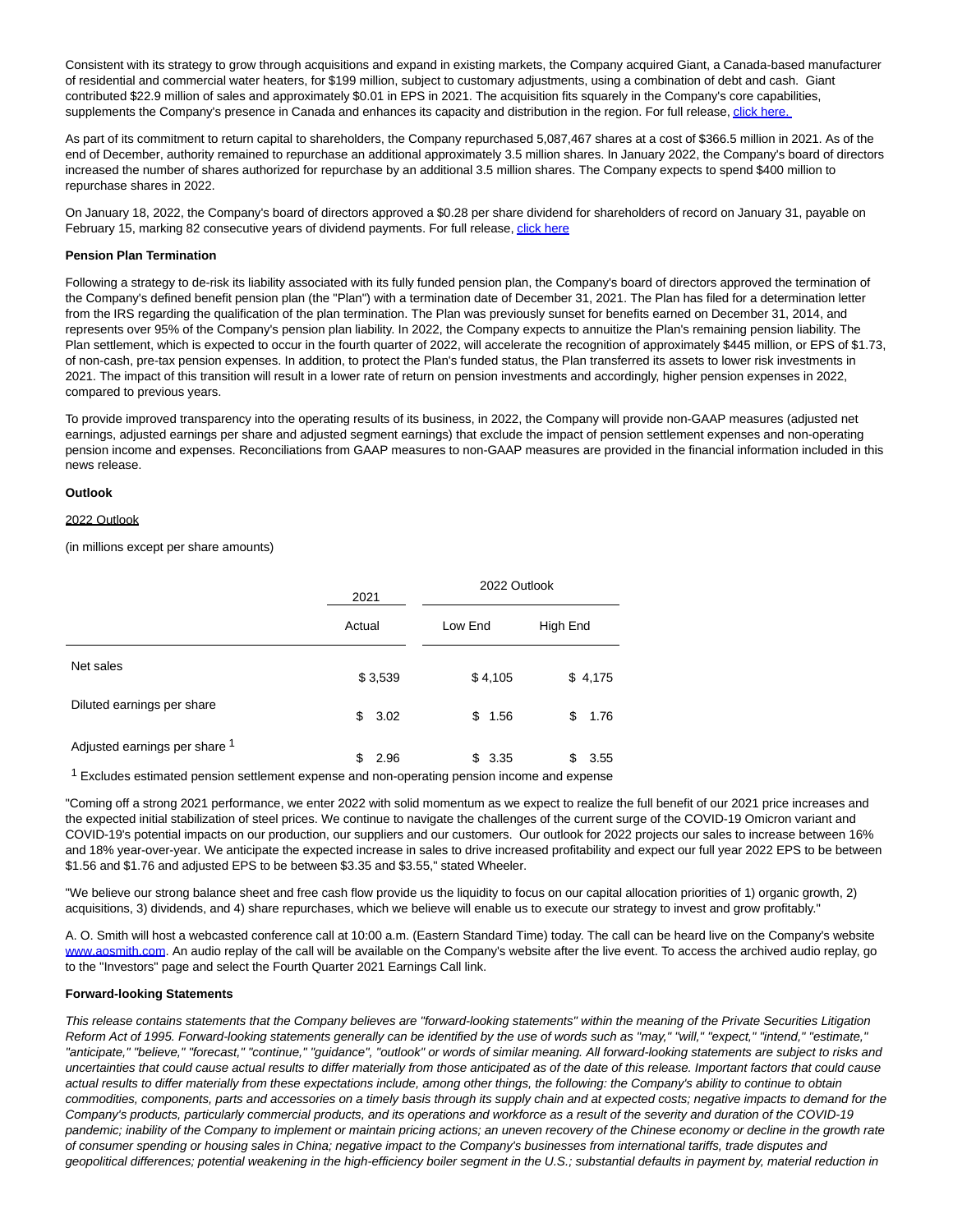purchases by or the loss, bankruptcy or insolvency of a major customer; a weakening in U.S. residential or commercial construction or instability in the Company's replacement markets; foreign currency fluctuations; the Company's inability to successfully integrate or achieve its strategic objectives resulting from acquisitions; competitive pressures on the Company's businesses; the impact of potential information technology or data security breaches; changes in government regulations or regulatory requirements; and adverse developments in general economic, political and business conditions in key regions of the world. Forward-looking statements included in this news release are made only as of the date of this release, and the Company is under no obligation to update these statements to reflect subsequent events or circumstances. All subsequent written and oral forwardlooking statements attributed to the Company, or persons acting on its behalf, are qualified entirely by these cautionary statements.

#### **About A. O. Smith**

A. O. Smith Corporation, with headquarters in Milwaukee, Wis., is a global leader applying innovative technology and energy-efficient solutions to products manufactured and marketed worldwide. Listed on the New York Stock Exchange (NYSE: AOS), the Company is one of the world's leading manufacturers of residential and commercial water heating equipment and boilers, as well as a manufacturer of water treatment products. For more information, visit [www.aosmith.com.](https://c212.net/c/link/?t=0&l=en&o=3425587-1&h=4142007630&u=http%3A%2F%2Fwww.aosmith.com%2F&a=www.aosmith.com)

# **A. O. SMITH CORPORATION**

**Statement of Earnings**

(condensed consolidated financial statements dollars in millions, except share data)

|                                                                                                                                                                                                      |     | Three Months Ended<br>December 31,     |             |                               | <b>Twelve Months Ended</b><br>December 31, |     |                                                |
|------------------------------------------------------------------------------------------------------------------------------------------------------------------------------------------------------|-----|----------------------------------------|-------------|-------------------------------|--------------------------------------------|-----|------------------------------------------------|
|                                                                                                                                                                                                      |     | 2021                                   | (unaudited) | 2020                          | (unaudited)<br>2021                        |     | 2020                                           |
| Net sales<br>Cost of products sold                                                                                                                                                                   | \$  | 995.5<br>634.9                         | \$          | 834.5<br>510.4                | \$<br>3,538.9<br>2,228.0                   | \$  | 2,895.3<br>1,787.1                             |
| Gross profit                                                                                                                                                                                         |     | 360.6                                  |             | 324.1                         | 1,310.9                                    |     | 1,108.2                                        |
| Selling, general and administrative expenses<br>Severance and restructuring expenses<br>Interest expense<br>Other income<br>Earnings before provision for income taxes<br>Provision for income taxes |     | 184.2<br>1.4<br>(6.8)<br>181.8<br>42.2 |             | 171.2<br>1.0<br>151.9<br>31.9 | 701.4<br>4.3<br>(20.4)<br>625.6<br>138.5   |     | 660.3<br>7.7<br>7.3<br>(11.0)<br>443.9<br>99.0 |
| <b>Net earnings</b>                                                                                                                                                                                  | \$. | 139.6                                  | \$          | 120.0                         | \$<br>487.1                                | \$. | 344.9                                          |
| Diluted earnings per share of common stock                                                                                                                                                           | \$  | 0.87                                   | \$          | 0.74                          | 3.02                                       | \$. | 2.12                                           |
| Average common shares outstanding (000's omitted)                                                                                                                                                    |     | 160,171                                |             | 162,866                       | 161,320                                    |     | 162,604                                        |

## **A. O. SMITH CORPORATION**

**Balance Sheet**

(dollars in millions)

| <b>ASSETS:</b>                    | (unaudited)<br>December 31,<br>2021 |         | December 31,<br>2020 |
|-----------------------------------|-------------------------------------|---------|----------------------|
|                                   |                                     |         |                      |
| Cash and cash equivalents         | \$                                  | 443.3   | \$<br>573.1          |
| Marketable securities             |                                     | 188.1   | 116.5                |
| Receivables                       |                                     | 634.4   | 585.0                |
| Inventories                       |                                     | 447.7   | 300.1                |
| Other current assets              |                                     | 39.1    | 43.3                 |
| <b>Total Current Assets</b>       |                                     | 1,752.6 | 1,618.0              |
| Net property, plant and equipment |                                     | 606.7   | 541.3                |
| Goodwill and other intangibles    |                                     | 992.6   | 870.7                |
| Operating lease assets            |                                     | 32.5    | 41.6                 |
| Other assets                      |                                     | 90.0    | 89.1                 |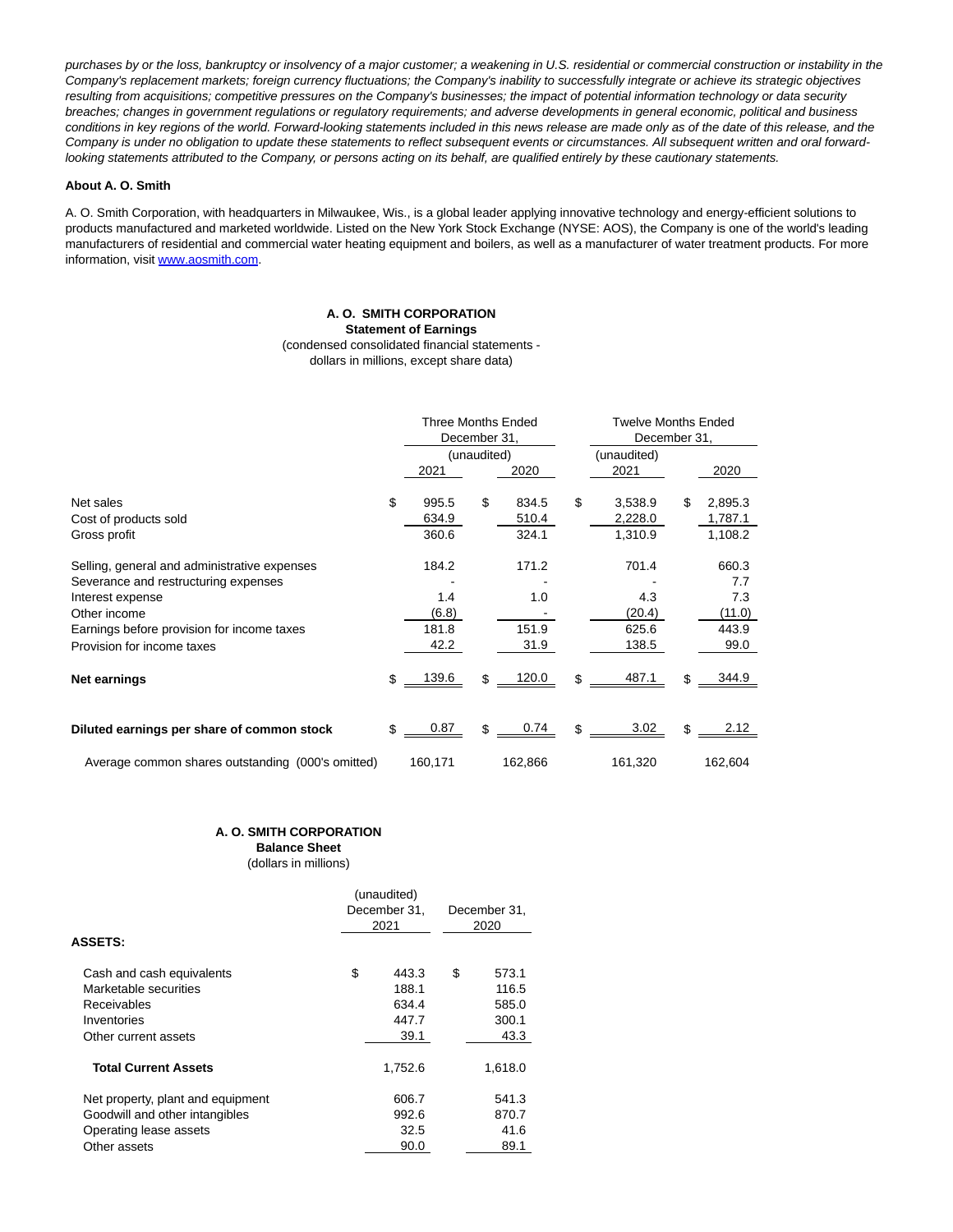| <b>Total Assets</b> | 3 474 4 | \$. | 3.160.7 |
|---------------------|---------|-----|---------|
|---------------------|---------|-----|---------|

## **LIABILITIES AND STOCKHOLDERS' EQUITY:**

| Trade payables<br>Accrued payroll and benefits<br>Accrued liabilities | \$<br>745.9<br>113.4<br>181.8 | \$<br>595.2<br>74.6<br>161.9 |
|-----------------------------------------------------------------------|-------------------------------|------------------------------|
| <b>Product warranties</b>                                             | 70.9                          | 47.8                         |
| Debt due within one year                                              | 6.8                           | 6.8                          |
| <b>Total Current Liabilities</b>                                      | 1,118.8                       | 886.3                        |
| Long-term debt                                                        | 189.9                         | 106.4                        |
| <b>Pension liabilities</b>                                            | 15.9                          | 13.6                         |
| Operating lease liabilities                                           | 22.3                          | 34.4                         |
| Other liabilities                                                     | 295.3                         | 271.7                        |
| Stockholders' equity                                                  | 1,832.2                       | 1,848.3                      |
| <b>Total Liabilities and Stockholders' Equity</b>                     | 3,474.4                       | \$<br>3,160.7                |

## **A. O. SMITH CORPORATION**

**Statement of Cash Flows**

(dollars in millions)

|                                                         | <b>Twelve Months Ended</b> |    |         |  |
|---------------------------------------------------------|----------------------------|----|---------|--|
|                                                         | December 31.               |    |         |  |
|                                                         | (unaudited)                |    |         |  |
|                                                         | 2021                       |    | 2020    |  |
| <b>Operating Activities</b>                             |                            |    |         |  |
| Net earnings                                            | \$<br>487.1                | \$ | 344.9   |  |
| Adjustments to reconcile net earnings                   |                            |    |         |  |
| to net cash provided by (used in) operating activities: |                            |    |         |  |
| Depreciation & amortization                             | 77.9                       |    | 80.0    |  |
| Stock based compensation expense                        | 11.9                       |    | 12.7    |  |
| Net changes in operating assets and liabilities:        |                            |    |         |  |
| Current assets and liabilities                          | 90.8                       |    | 130.4   |  |
| Noncurrent assets and liabilities                       | (26.6)                     |    | (5.9)   |  |
| <b>Cash Provided by Operating Activities</b>            | 641.1                      |    | 562.1   |  |
| <b>Investing Activities</b>                             |                            |    |         |  |
| Capital expenditures                                    | (75.1)                     |    | (56.8)  |  |
| Acquisitions of businesses                              | (207.6)                    |    |         |  |
| Investment in marketable securities                     | (185.4)                    |    | (157.4) |  |
| Net proceeds from sale of marketable securities         | 118.2                      |    | 226.0   |  |
| Cash (Used in) Provided by Investing Activities         | (349.9)                    |    | 11.8    |  |
|                                                         |                            |    |         |  |
| <b>Financing Activities</b>                             |                            |    |         |  |
| Long-term debt incurred (repaid)                        | 83.5                       |    | (170.8) |  |
| Common stock repurchases                                | (366.5)                    |    | (56.7)  |  |
| Net proceeds from stock option activity                 | 32.1                       |    | 11.4    |  |
| Dividends paid                                          | (170.1)                    |    | (158.7) |  |
| <b>Cash Used In Financing Activities</b>                | (421.0)                    |    | (374.8) |  |
| Net (decrease) increase in cash and cash equivalents    | (129.8)                    |    | 199.1   |  |
| Cash and cash equivalents - beginning of period         | 573.1                      |    | 374.0   |  |
|                                                         |                            |    |         |  |
| Cash and Cash Equivalents - End of Period               | \$<br>443.3                | \$ | 573.1   |  |

**A. O. SMITH CORPORATION Business Segments** (dollars in millions)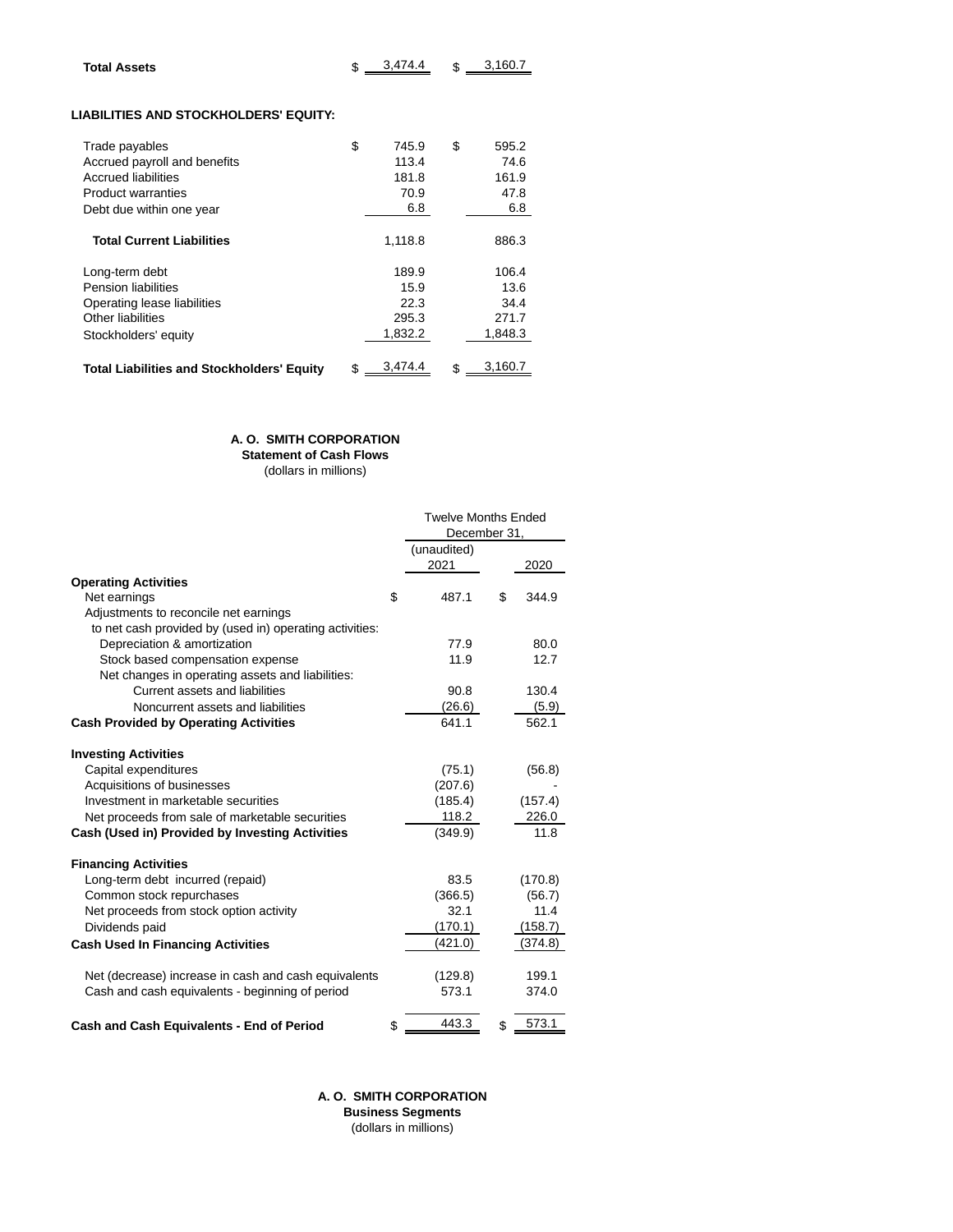|                                                             | Three Months Ended |             |              | <b>Twelve Months Ended</b> |     |         |  |
|-------------------------------------------------------------|--------------------|-------------|--------------|----------------------------|-----|---------|--|
|                                                             | December 31,       |             | December 31, |                            |     |         |  |
|                                                             |                    | (unaudited) |              | (unaudited)                |     |         |  |
|                                                             | 2021               |             | 2020         | 2021                       |     | 2020    |  |
| Net sales                                                   |                    |             |              |                            |     |         |  |
| North America                                               | \$<br>714.8        | \$          | 560.9        | \$<br>2.529.5              | S   | 2,118.3 |  |
| Rest of World                                               | 287.9              |             | 279.0        | 1,036.5                    |     | 800.3   |  |
| Inter-segment sales                                         | (7.2)              |             | (5.4)        | (27.1)                     |     | (23.3)  |  |
|                                                             | \$<br>995.5        | \$          | 834.5        | \$<br>3,538.9              | \$  | 2,895.3 |  |
| Earnings                                                    |                    |             |              |                            |     |         |  |
| North America <sup>(1)</sup>                                | \$<br>166.9        | \$          | 137.9        | \$<br>590.8                | \$  | 503.5   |  |
| Rest of World <sup>(2)</sup>                                | 30.5               |             | 31.3         | 91.4                       |     |         |  |
| Inter-segment earnings elimination                          | (0.1)              |             |              | (0.2)                      |     | (0.3)   |  |
|                                                             | 197.3              |             | 169.2        | 682.0                      |     | 503.2   |  |
| Corporate expense                                           | (14.1)             |             | (16.3)       | (52.1)                     |     | (52.0)  |  |
| Interest expense                                            | (1.4)              |             | (1.0)        | (4.3)                      |     | (7.3)   |  |
| Earnings before income taxes                                | 181.8              |             | 151.9        | 625.6                      |     | 443.9   |  |
| Tax provision                                               | 42.2               |             | 31.9         | 138.5                      |     | 99.0    |  |
| Net earnings                                                | \$<br>139.6        | \$.         | 120.0        | \$<br>487.1                | \$. | 344.9   |  |
| (1)<br>includes severance and restructuring expenses of: \$ |                    | S           |              | \$                         | \$  | 2.7     |  |
| (2)<br>includes severance and restructuring expenses of: \$ |                    | \$          |              | \$                         | \$  | 5.0     |  |
|                                                             |                    |             |              |                            |     |         |  |

# **A. O. SMITH CORPORATION**

 **Free Cash Flow**  (dollars in millions) (unaudited)

The following is a reconciliation of reported cash flow from operating activities to free cash flow (non-GAAP):

|                                                         | Twelve Months Ended<br>December 31 |                 |
|---------------------------------------------------------|------------------------------------|-----------------|
|                                                         | 2021                               | 2020            |
| Cash provided by operating activities (GAAP)            | 641.1<br>S                         | 562.1           |
| Less: Capital expenditures<br>Free cash flow (non-GAAP) | (75.1)<br>566.0                    | (56.8)<br>505.3 |

## **A. O. SMITH CORPORATION 2022 Adjusted EPS Guidance and 2021 Adjusted EPS** (unaudited)

The following is a reconciliation of diluted EPS to adjusted EPS (non-GAAP) (all items are net of tax):

|                                     | 2022<br>Guidance | 2021 |        |     |
|-------------------------------------|------------------|------|--------|-----|
| Diluted EPS (GAAP)                  | $$1.56 - 1.76$   |      | 3.02   |     |
| Estimated pension settlement charge | 1.73             |      |        |     |
| Pension expense (income)            | 0.06             |      | (0.06) | - 3 |
| <b>Adjusted EPS (non-GAAP)</b>      | $$3.35 - 3.55$   |      | 2.96   |     |

 1 Includes pre-tax pension settlement charges of \$378.3 million and \$66.7 million, within the North America segment and Corporate expenses, respectively.

 2 Includes pre-tax pension expense of \$10.5 million and \$1.3 million, within the North America segment and Corporate expenses, respectively.